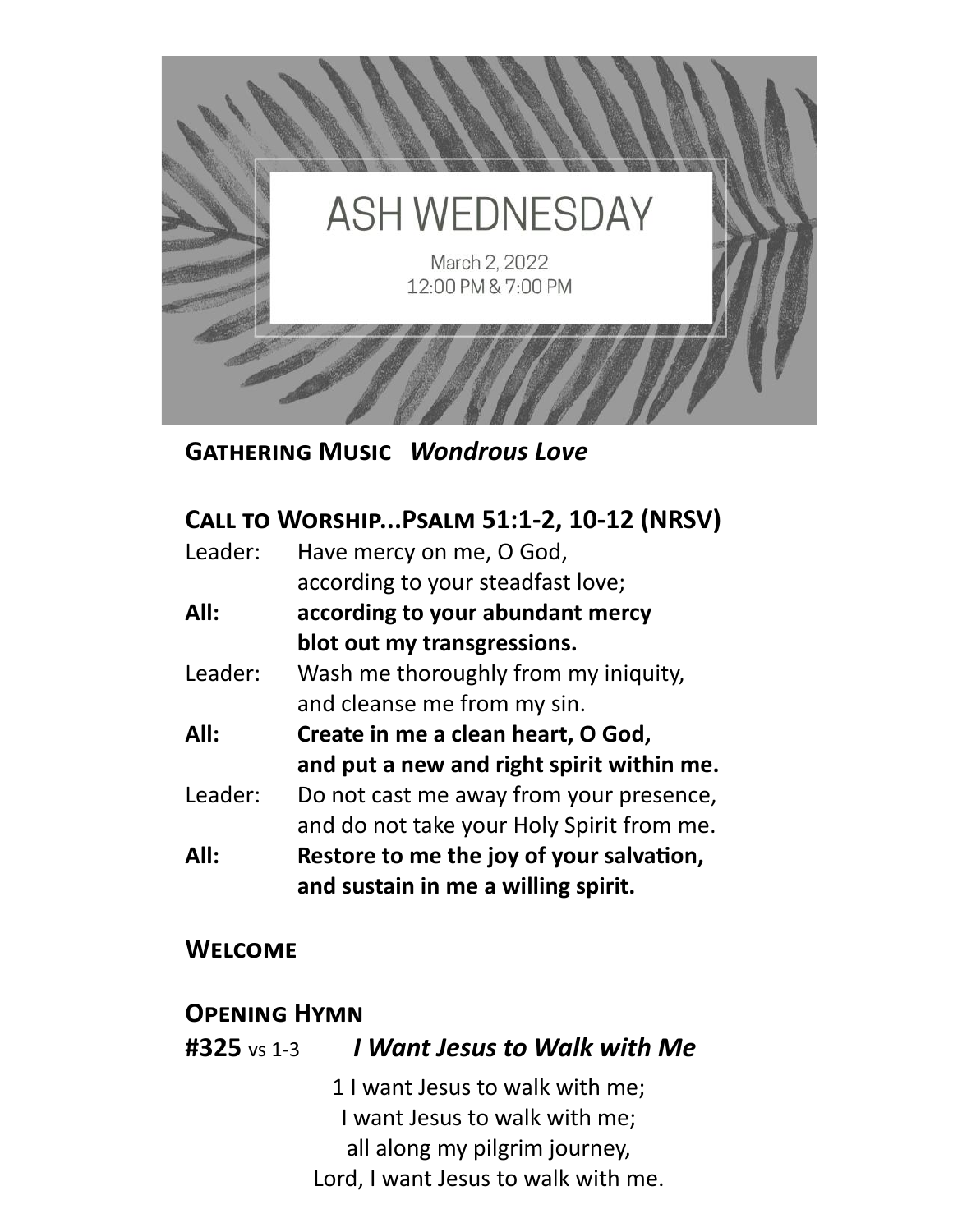2 In my trials, Lord, walk with me; in my trials, Lord, walk with me; when my heart is almost breaking, Lord, I want Jesus to walk with me.

3 When I'm in trouble, Lord, walk with me; when I'm in trouble, Lord, walk with me; when my head is bowed in sorrow, Lord, I want Jesus to walk with me.

#### **Litany of Honesty**

Pastor: Let us confess our sin in the presence of God and of one another.

(Silence for Reflection)

Pastor: Most holy and merciful God,

**All: we confess to you and to one another, and before the whole company of heaven, that we have sinned by our fault, by our own fault, by our own most grievous fault, in thought, word, and deed, by what we have done and by what we have left undone.**

Pastor: We have not loved you with our whole heart, and mind, and strength. We have not loved our neighbors as ourselves. We have not forgiven others as we have been forgiven.

#### **All: Have mercy on us, O God.**

- Pastor: We have shut our ears to your call to serve as Christ served us. We have not been true to the mind of Christ. We have grieved your Holy Spirit.
- **All: Have mercy on us, O God.**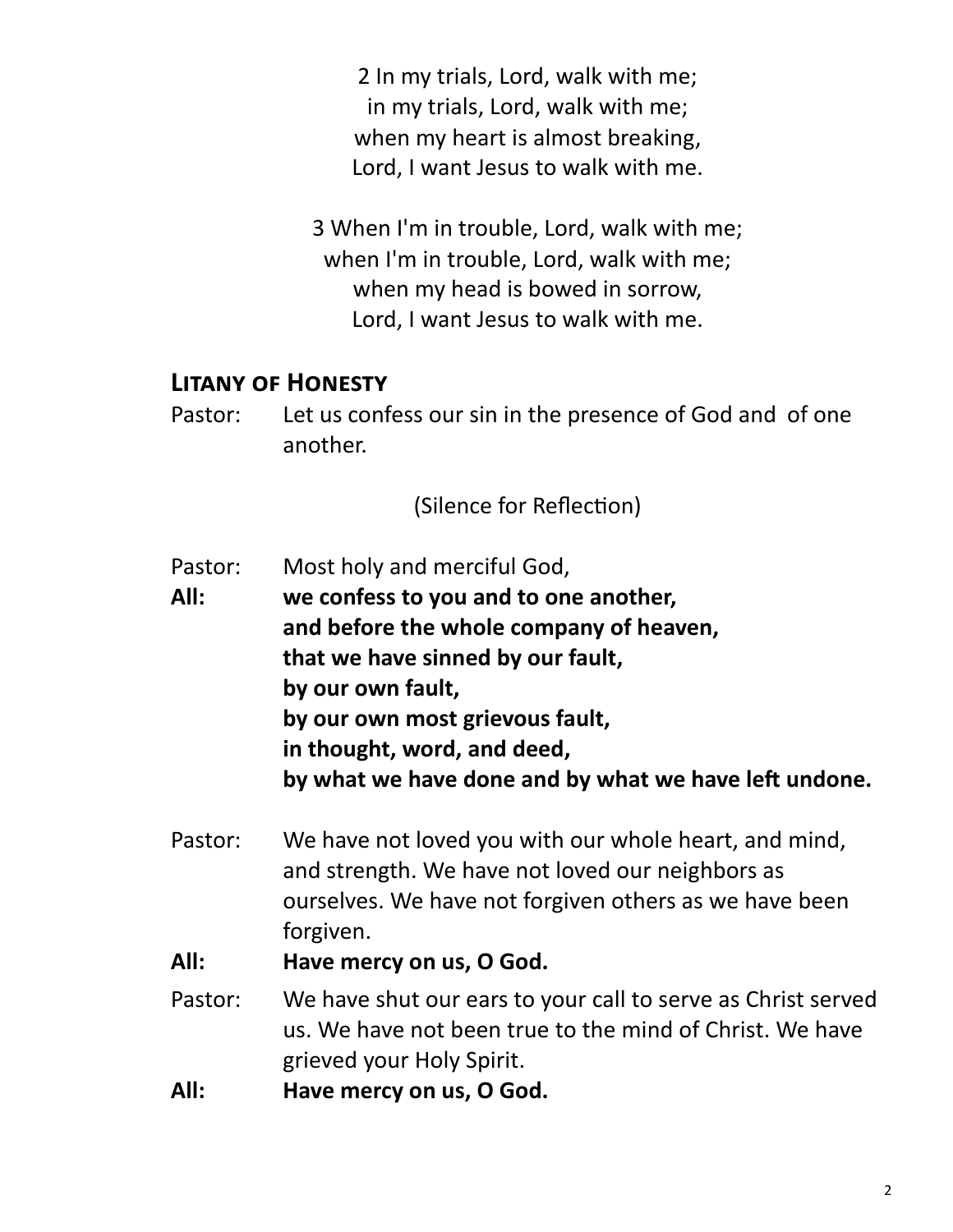Pastor: Our past unfaithfulness, the pride, envy, hypocrisy, and apathy that have infected our lives, we confess to you.

**All: Have mercy on us, O God.**

Pastor: Our self-indulgent appetites and ways, and our exploitation of other people, we confess to you.

**All: Have mercy on us, O God.**

Pastor: Our negligence in prayer and worship, and our failure to share the faith that is in us, we confess to you.

## **All: Have mercy on us, O God.**

Pastor: Our neglect of human need and suffering, and our indifference to injustice and cruelty, we confess to you.

**All: Have mercy on us, O God.**

- Pastor: Our false judgments, our uncharitable thoughts toward our neighbors, and our prejudice and contempt toward those who differ from us, we confess to you.
- **All: Have mercy on us, O God.**
- Pastor: Our waste and pollution of your creation, and our lack of concern for those who come after us, we confess to you.
- **All: Have mercy on us, O God.**
- Pastor: Restore us, O God, and let your anger depart from us.
- **All: Hear us, O God, for your mercy is great.**

## **Imposition of Ashes**

If you desire to receive ashes, please come forward. The pastors will apply ashes to your forehead and speak the words: "Remember you are dust and to dust you shall return."

## **Song of Response**

## **#666** vs 1-4 *What Wondrous Love Is This*

1 What wondrous love is this, O my soul, O my soul! What wondrous love is this, O my soul!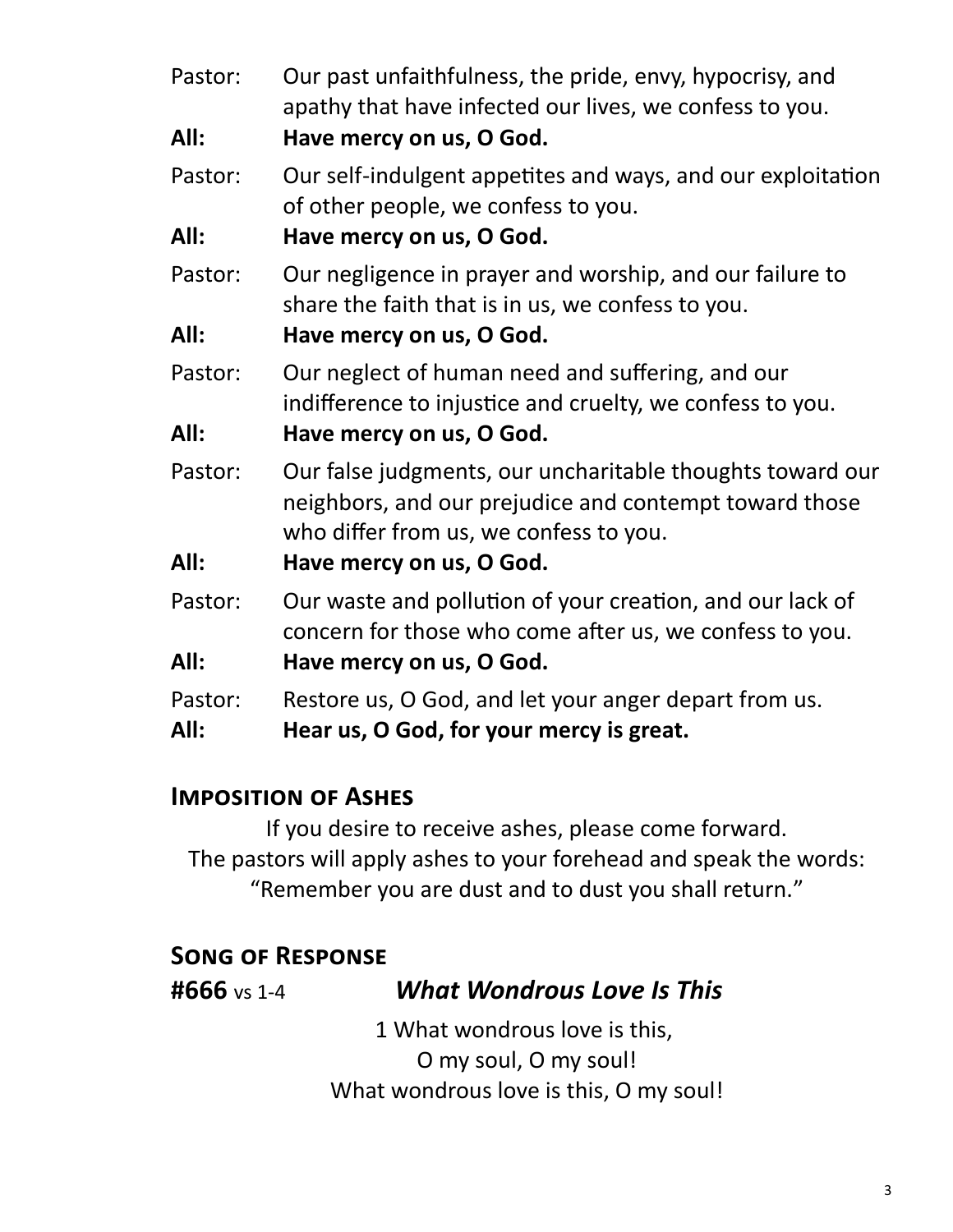What wondrous love is this that caused the Lord of bliss to bear the dreadful curse for my soul, for my soul, to bear the dreadful curse for my soul?

2 When I was sinking down, sinking down, sinking down, when I was sinking down, sinking down, when I was sinking down beneath God's righteous frown, Christ laid aside his crown for my soul, for my soul, Christ laid aside his crown for my soul.

3 To God and to the Lamb I will sing, I will sing; to God and to the Lamb I will sing; to God and to the Lamb, who is the great I AM, while millions join the theme, I will sing, I will sing, while millions join the theme, I will sing.

4 And when from death I'm free, I'll sing on, I'll sing on; and when from death I'm free, I'll sing on; and when from death I'm free, I'll sing God's love for me, and through eternity I'll sing on, I'll sing on; and through eternity I'll sing on.

**Prayer**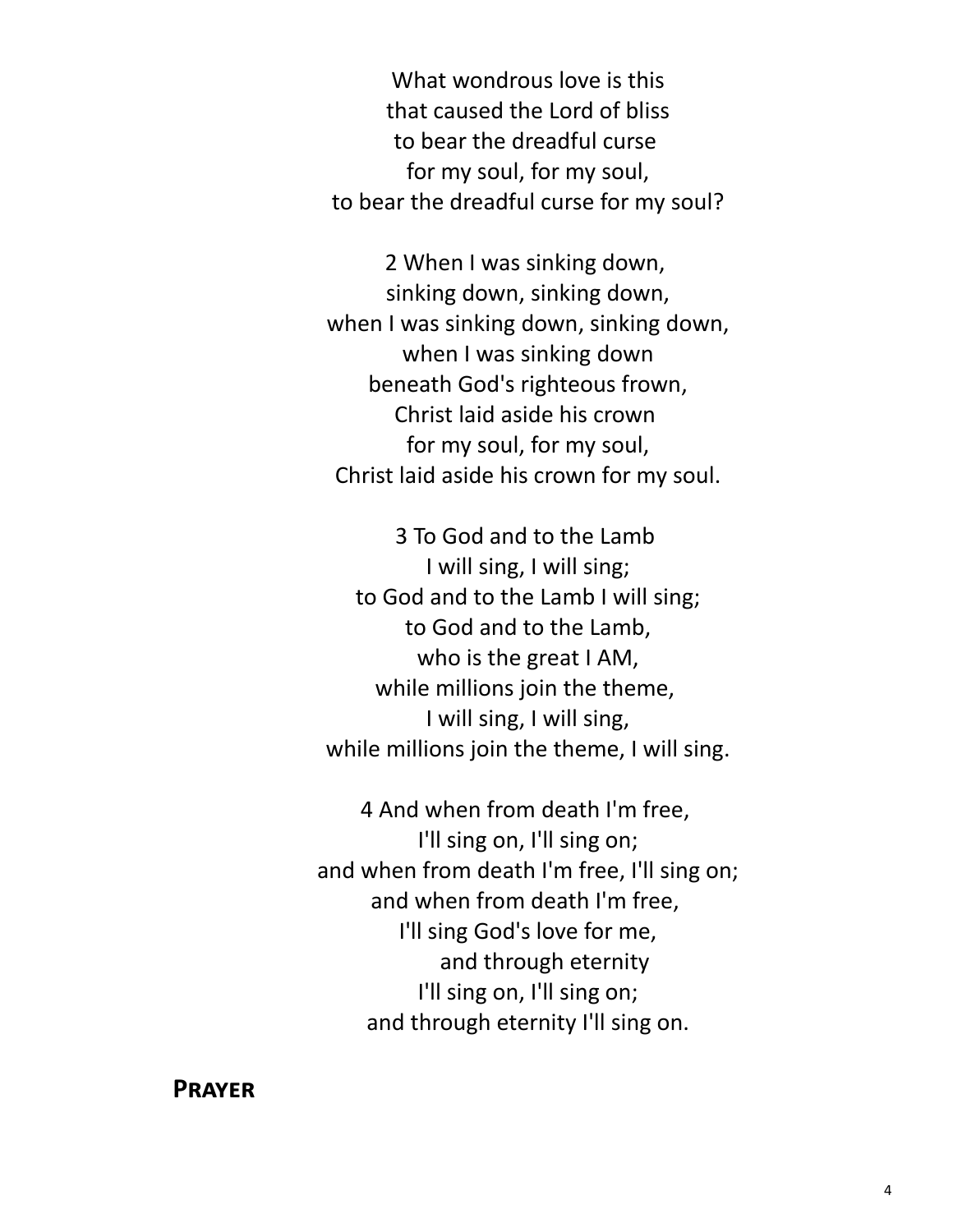## **Scripture Reading...Joel 2:12-13 (NRSV)**

Read by: Megan Getman (12:00 PM) , Jennifer Arndt (7:00 PM) Yet even now, says the Lord, return to me with all your heart, with fasting, with weeping, and with mourning; rend your hearts and not your clothing. Return to the Lord, your God, for he is gracious and merciful, slow to anger, and abounding in steadfast love, and relents from punishing. Leader: The Word of the Lord. **All: Thanks be to God.**

## **Gospel Reading...Matthew 6:1-6, 16-21 (NRSV)**

Read by: Pr. Lauren Dow Wegner

Beware of practicing your piety before others in order to be seen by them; for then you have no reward from your Father in heaven. 'So whenever you give alms, do not sound a trumpet before you, as the hypocrites do in the synagogues and in the streets, so that they may be praised by others. Truly I tell you, they have received their reward. But when you give alms, do not let your left hand know what your right hand is doing, so that your alms may be done in secret; and your Father who sees in secret will reward you.

'And whenever you pray, do not be like the hypocrites; for they love to stand and pray in the synagogues and at the street corners, so that they may be seen by others. Truly I tell you, they have received their reward. But whenever you pray, go into your room and shut the door and pray to your Father who is in secret; and your Father who sees in secret will reward you.

'And whenever you fast, do not look dismal, like the hypocrites, for they disfigure their faces so as to show others that they are fasting. Truly I tell you, they have received their reward. But when you fast, put oil on your head and wash your face, so that your fasting may be seen not by others but by your Father who is in secret; and your Father who sees in secret will reward you.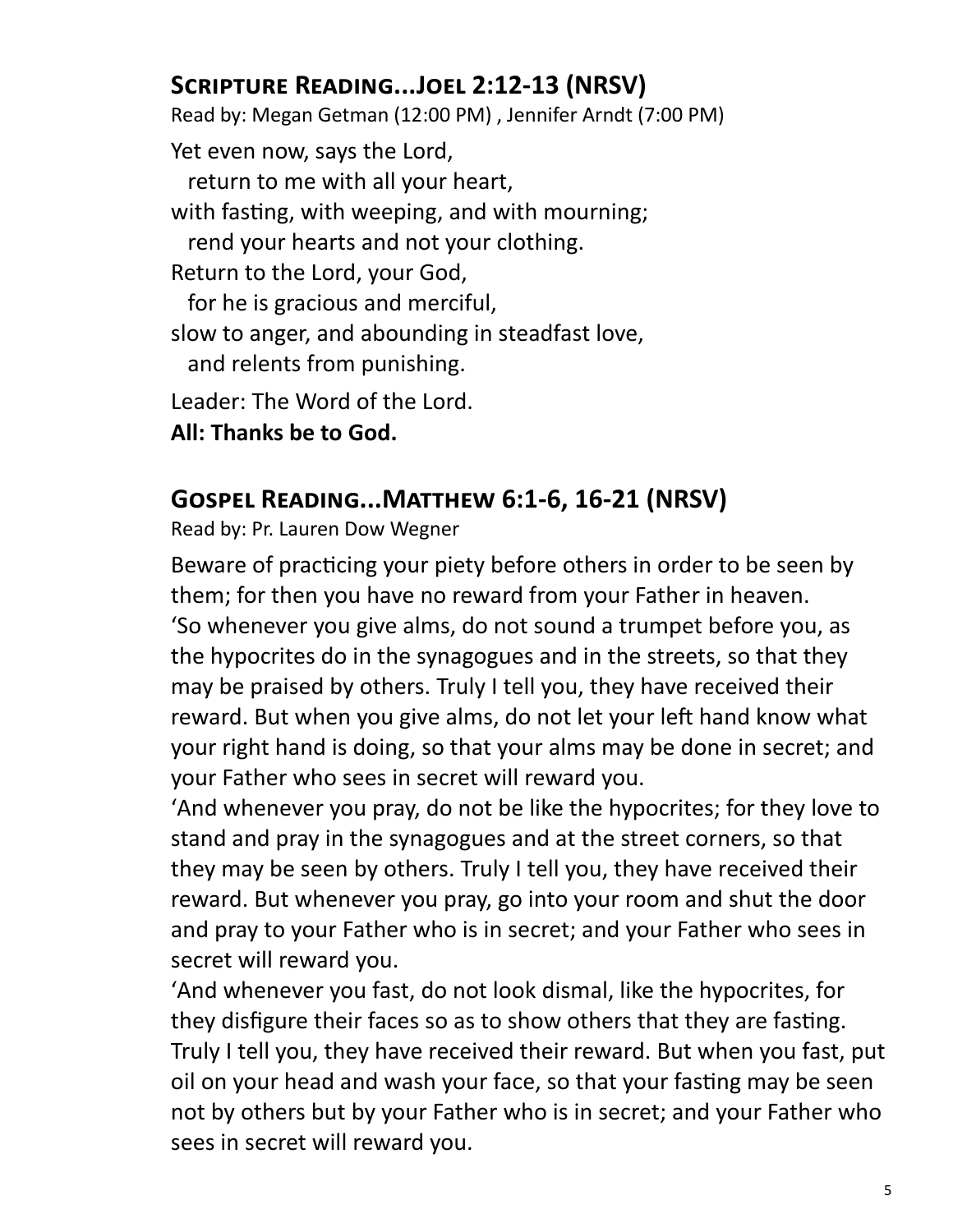'Do not store up for yourselves treasures on earth, where moth and rust consume and where thieves break in and steal; but store up for yourselves treasures in heaven, where neither moth nor rust consumes and where thieves do not break in and steal. For where your treasure is, there your heart will be also.

Pastor: This is the Gospel of the Lord. **All: Thanks be to God.**

#### **Song of Response**

#### **#334** vs 1-3 *Tree of Life and Awesome Mystery*

1 Tree of Life and awesome myst'ry, in your death we are reborn; though you die in all of hist'ry, still you rise with ev'ry morn, still you rise with ev'ry morn.

2 We remember truth once spoken, love passed on through act and word; ev'ry person lost and broken wears the body of our Lord, wears the body of our Lord.

3 Christ, you lead and we shall follow, stumbling though our steps may be; one with you in joy and sorrow, we the river, you the sea, we the river, you the sea.

**Message** Pr. Lauren Dow Wegner

#### **Message Song**

#### **#324** vs 1-4 *In the Cross of Christ I Glory*

1 In the cross of Christ I glory, tow'ring o'er the wrecks of time. All the light of sacred story gathers round its head sublime.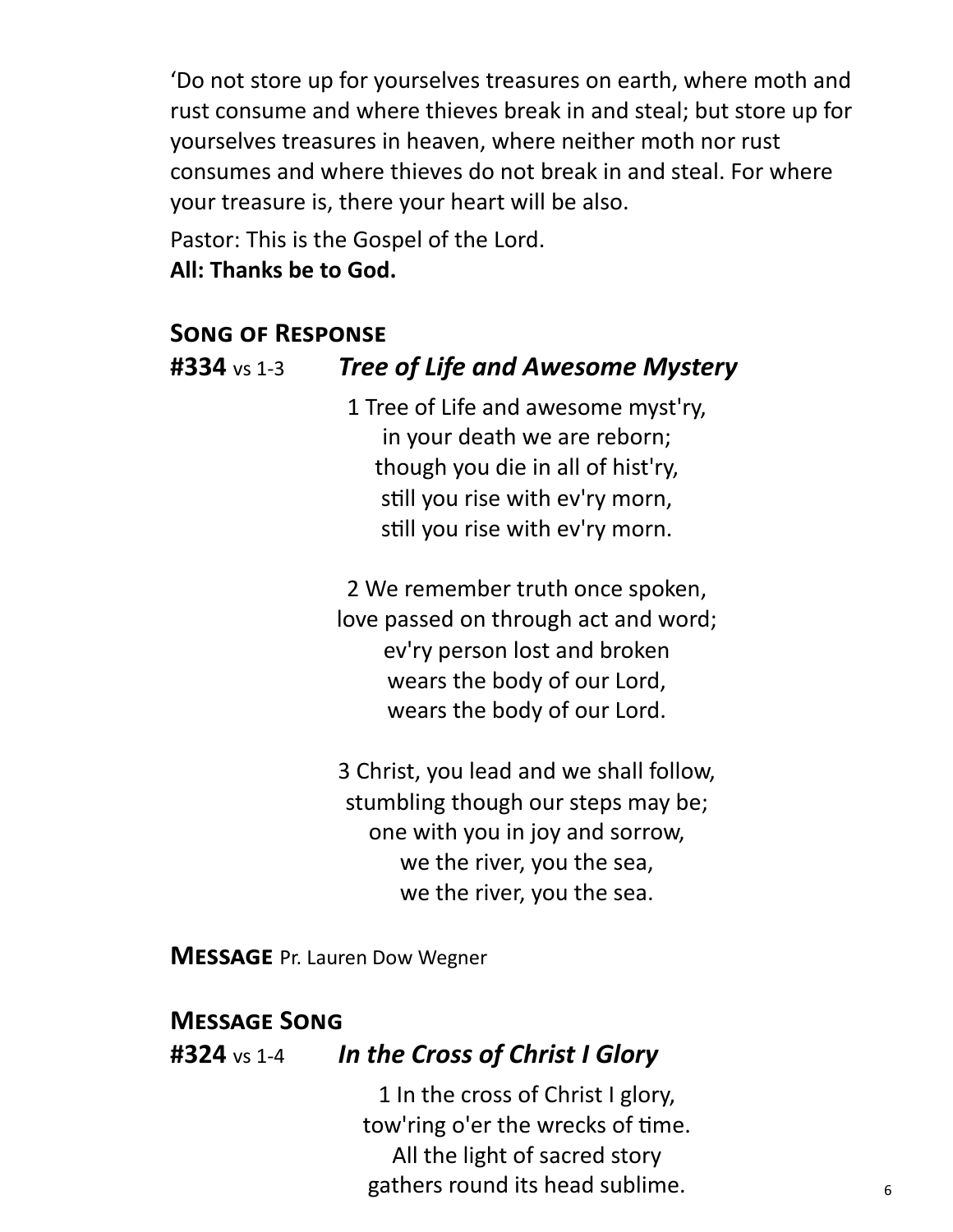2 When the woes of life o'ertake me, hopes deceive, and fears annoy, never shall the cross forsake me; lo, it glows with peace and joy.

3 When the sun of bliss is beaming light and love upon my way, from the cross the radiance streaming adds more luster to the day.

4 Bane and blessing, pain and pleasure, by the cross are sanctified; peace is there that knows no measure, joys that through all time abide.

#### **Prayers of the people**

Led by: Megan Getman (12:00 PM) , Jennifer Arndt (7:00 PM)

## **Lent/Easter Thank Offering**

Our Mid-Week Worship in Lent and our special Easter Sunday offering has been designated to support ELCA World Hunger and Lutheran Immigration and Refugee Service (LIRS) .

Giving can be done on the website [shephills.org/give](shephills.org/give/) , or under Giving on <onrealm.org> , or by check or cash. Please indicate Lent Offering.



#### **Prayer of Thanks**

#### **Words of Institution**

#### **Lord's Prayer**

Our Father, who art in heaven, hallowed be thy name, thy kingdom come,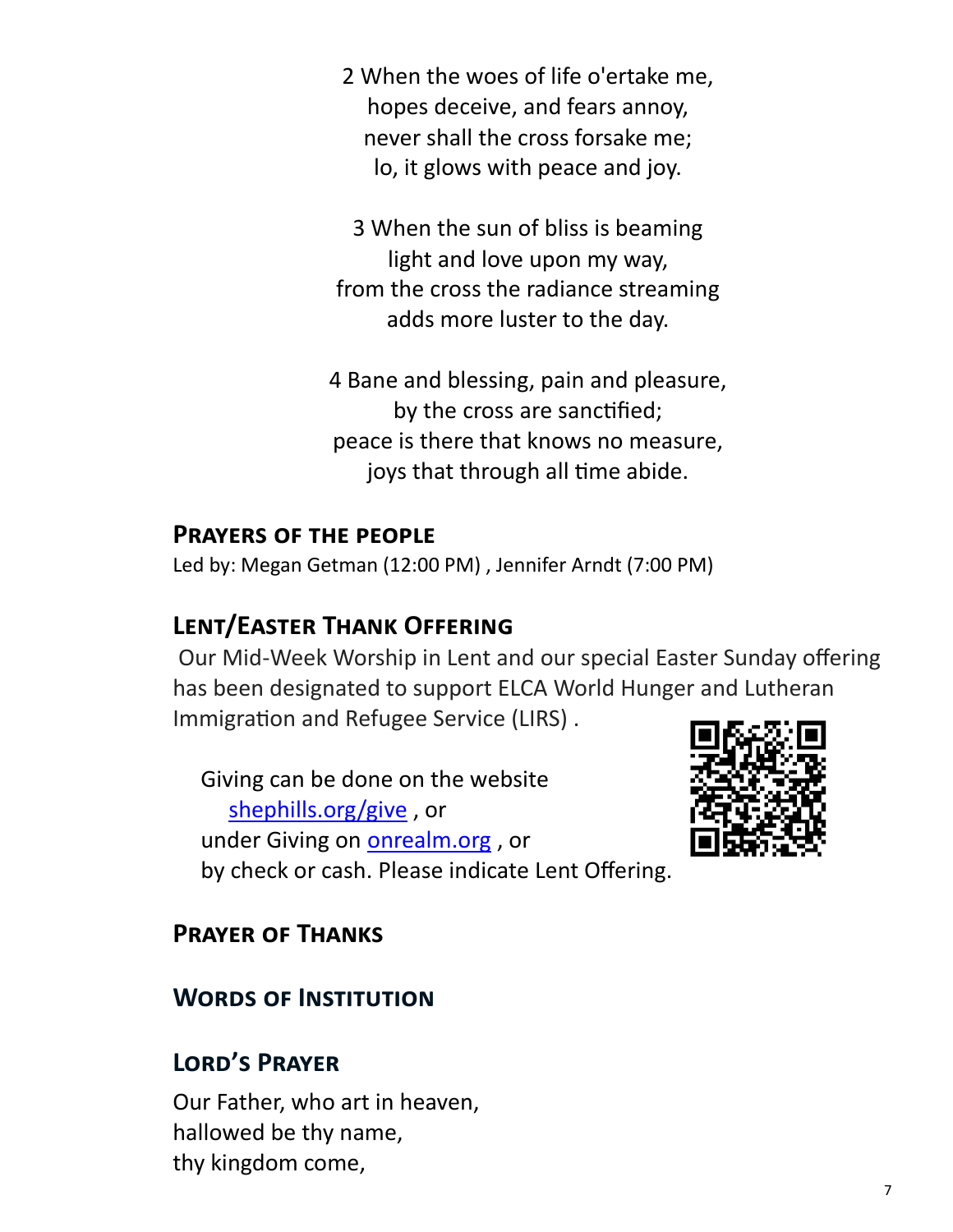thy will be done, on earth as it is in heaven. Give us this day our daily bread; and forgive us our trespasses, as we forgive those who trespass against us; lead us not into temptation, but deliver us from evil. For thine is the kingdom,

and the power, and the glory, forever and ever. Amen.

## **Communion Invitation**

*As we celebrate this sacrament, all are invited to receive the Risen presence of Jesus. God is really present—in bread and wine—forgiving sins and promising new life.* 

> *Bread/wafer— "The body of Christ given for you"; Wine— "The blood of Christ shed for you."*

## **Communion Music**

**Communion Blessing & Prayer**

#### **Benediction**

#### **Commissioning Song #336** vs 1-3 *Lamb of God*

Your only Son no sin to hide But You have sent Him from Your side To walk upon this guilty sod And to become the Lamb of God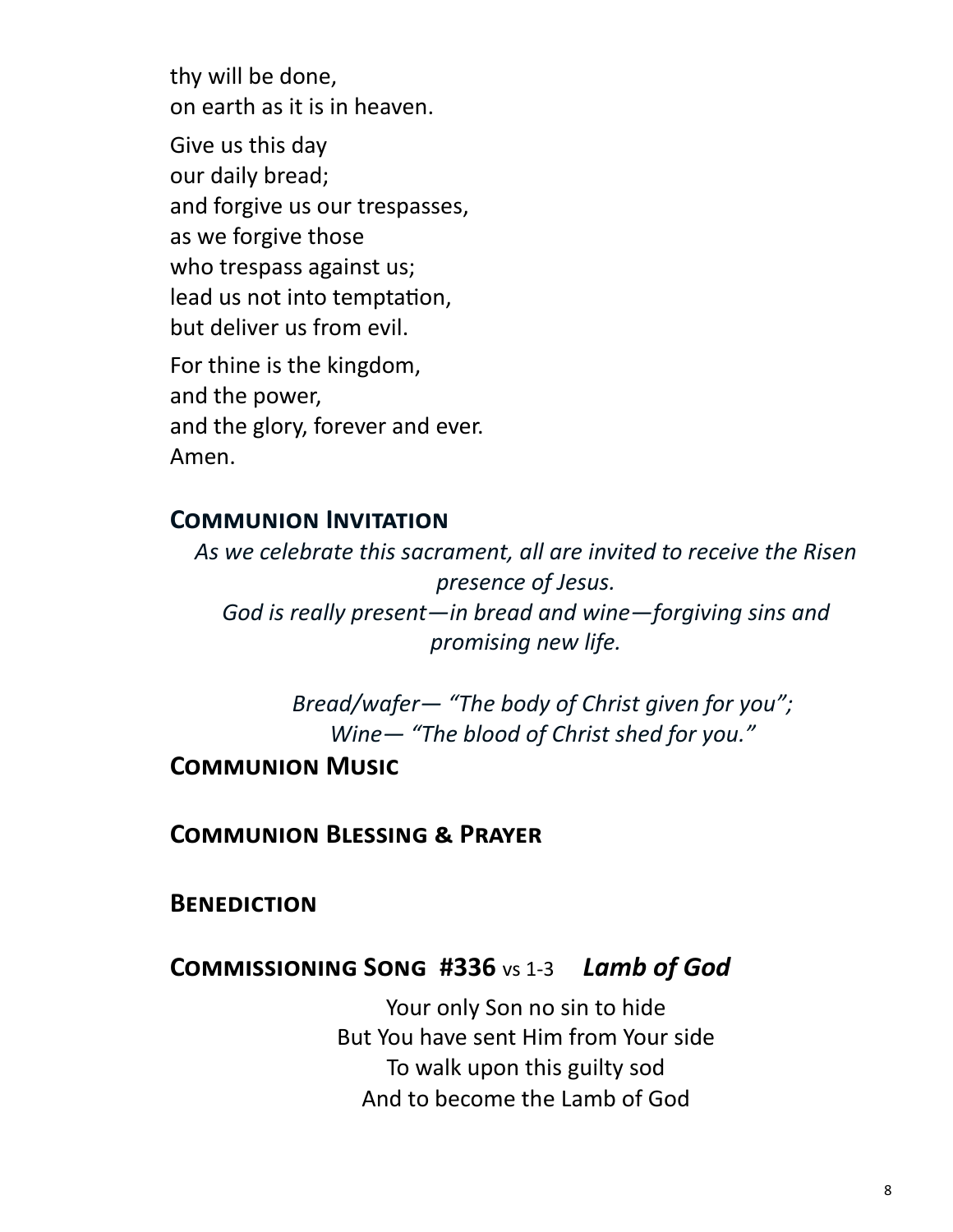*Refrain* Oh Lamb of God, Sweet lamb of God I love the Holy Lamb of God Oh wash me in His precious Blood My Jesus Christ the Lamb of God

Your gift of love they crucified They laughed and scorned Him as he died The humble King they named a fraud And sacrificed the Lamb of God *Refrain*

I was so lost I should have died But You have brought me to Your side To be led by Your staff and rod And to be call a lamb of God *Refrain*

#### **\*Commissioning**

| Leader: | Go forth into the world to serve God with gladness; |  |
|---------|-----------------------------------------------------|--|
|         | be of good courage;                                 |  |
|         | hold fast to that which is good;                    |  |
|         | render to no one evil for evil;                     |  |
|         | strengthen the fainthearted; support the weak;      |  |
|         | help the afflicted; honor all people;               |  |
|         | love and serve God, rejoicing in the power of the   |  |
|         | Holy Spirit.                                        |  |
|         |                                                     |  |

**All: Thanks be to God…and we will.** 

#### **Prayers**

**Please pray** for Don Gaskin, Don Knight, Marie Fortune, Glenn Richter and Betty Lueders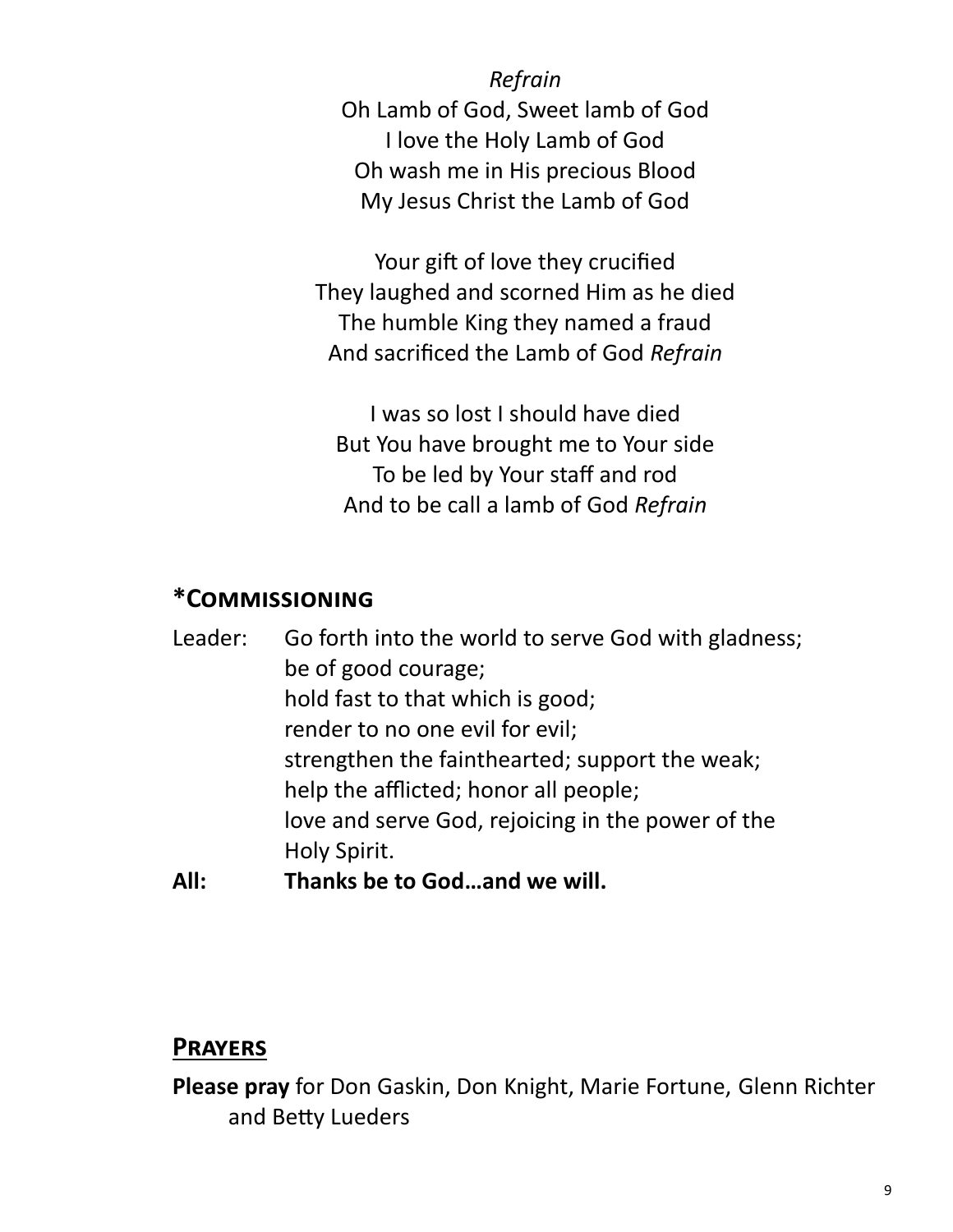**Please pray** for family and friends of Shepherd members:

David Lechler, Brother of Dawn Paulson Walter DeBill, Husband of Stacia DeBill Kenna Joy Kramer, Grandniece of Weldon and Mary Allison Lori Roth, Sister of Sandy Smith

**Please pray** in thanksgiving for the birth of Isla Ryan Powell, daughter of Thomas Ryan and Megan Powell and, granddaughter of Ted and Corky Powell!

**We pray** for the people of our country and world as we continue to navigate the COVID-19 pandemic. Grant healing to those afflicted, strength to those who care for the sick, and wisdom to those who lead.

**We pray** for the people of Ukraine and all who find themselves in the midst of war, gripped by fear and uncertainty. Send your peace. Send your wisdom to leaders of the world as they grapple with deep disagreements and tensions. May we be ever aware of your beloved people all around the world who suffer and who cry out for help. Send us as proclaimers of your love.

**We pray** for our global ministry partners: Rev. Karen Castillo in Guatemala; Iglesia Luterana Augustina Virgen del Rosario, Aurora 8 de Octubre, Guatemala. We pray for Malcolm and Joy Henderson and the ministry of CHARIS in Haiti.

**Please pray** for our local ministries: Mariposa Family Learning Center, Bread For All and Upbring Ministries.

**Please pray** for our faith community, that we may be a church without walls and live out loud...faithfully!

> *\*Prayers for family and friends are listed for 2 weeks, unless we are notified otherwise.*